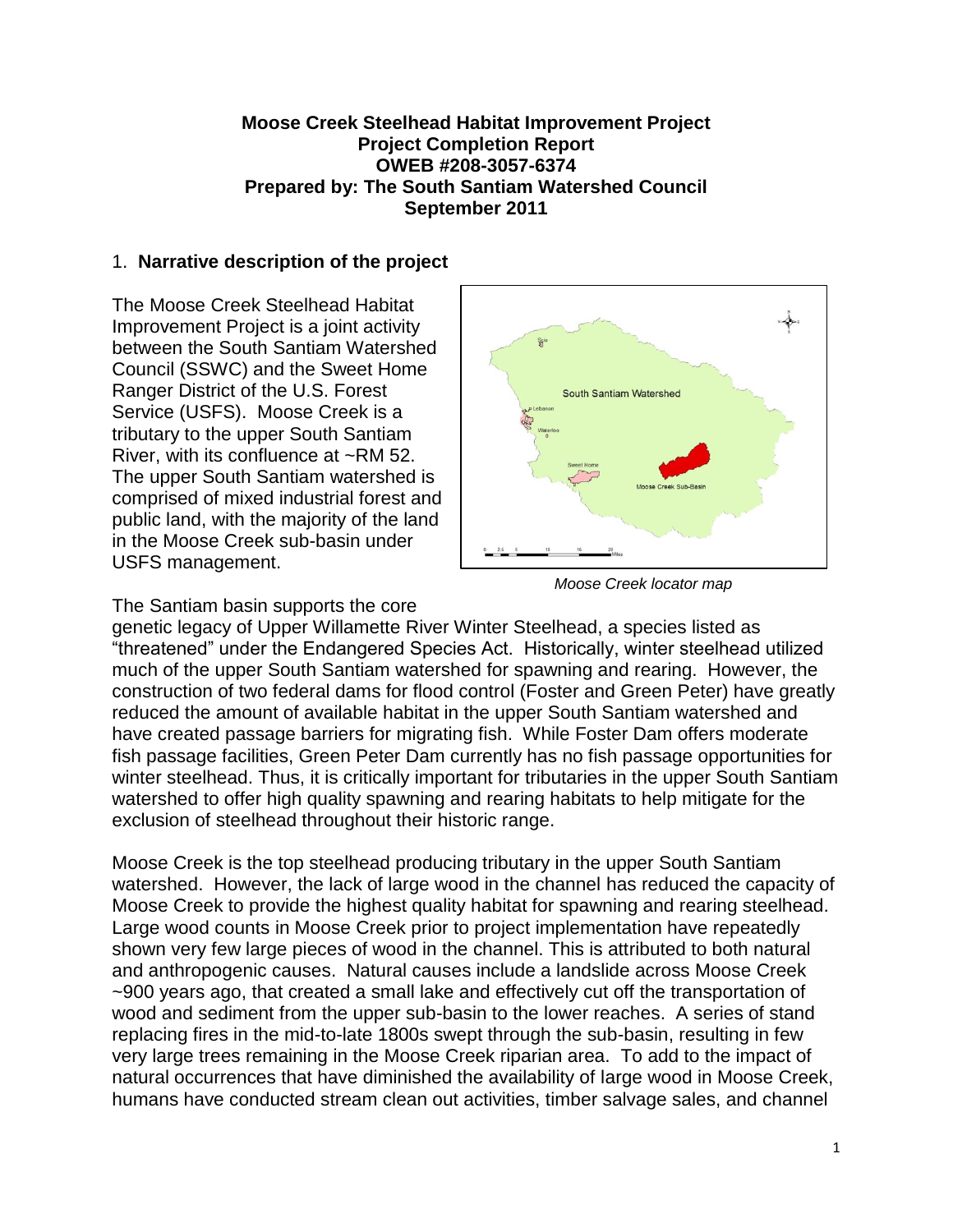straightening associated with building the nearby Moose Creek Road. Together, these factors have contributed to a lack of large wood in Moose Creek, and the degraded habitat conditions that are associated with stream systems lacking wood. Prior to project implementation, Moose Creek contained large amounts of bedrock, few areas of suitable spawning gravels, and little cover for rearing juveniles to escape high water velocities in the winter and predators in the summer.

The lack of large wood in Moose Creek was first addressed in 1994, when the USFS placed cabled logs with a length of ~40 ft. in the channel. The extreme water event in 1996 washed many of those pieces out of the system. Lessons learned from that project include the belief that full-length trees (~150 ft.) are required for maximum retention in Moose Creek, which has an average active channel width of ~60 ft. in the project area. In addition, rootwads should be utilized wherever possible to help keep the tree in in the desired location and to catch other debris as it moves downstream. While Moose Creek lacks a large floodplain throughout much of the project area, it is also important to utilize riparian areas, so that a portion of the placed logs rest out of the active channel.



*Placing logs with helicopter, August 2008*

These practices were put into place with the Moose Creek Steelhead Habitat Improvement Project. In the summer of 2008, the project was initiated with the direct felling of 15 trees into Moose Creek by a local logger throughout the 2.5 mile project reach. This was followed by cable-assisted "tipping" of large conifer trees with a preserved rootwad into the creek. A total of 10 trees were pulled over into Moose Creek in a manner that left the rootwad on the stream bank, sometimes well away from the active channel, with the stem interacting with

creek and capturing other logs as they are mobilized in high water events. Once the trees were pulled into the creek, a total of 41 full-length trees (140'-170' in length with a dbh of 28"-36") were placed with a Chinook helicopter in three areas of Moose Creek that correspond to the cross-sections on the attached map. The flight time (and cost) for the helicopter was lower than anticipated due to the staging of logs close to the placement areas in the creek. This savings allowed for further restoration actions to take place that supplemented and improved upon the original proposal.

High water events in the 2008-2009 winter resulted in some movement of the project wood. This led the project partners to manipulate some of the log structures at the downstream end of the project in the summer of 2009. These structures were stabilized by working with the geology of the site, large boulders present in the creek, and helping augment a pinch-point in the channel where wood would naturally form complexes in the creek. This proved to be a critical aspect of the project, as these structures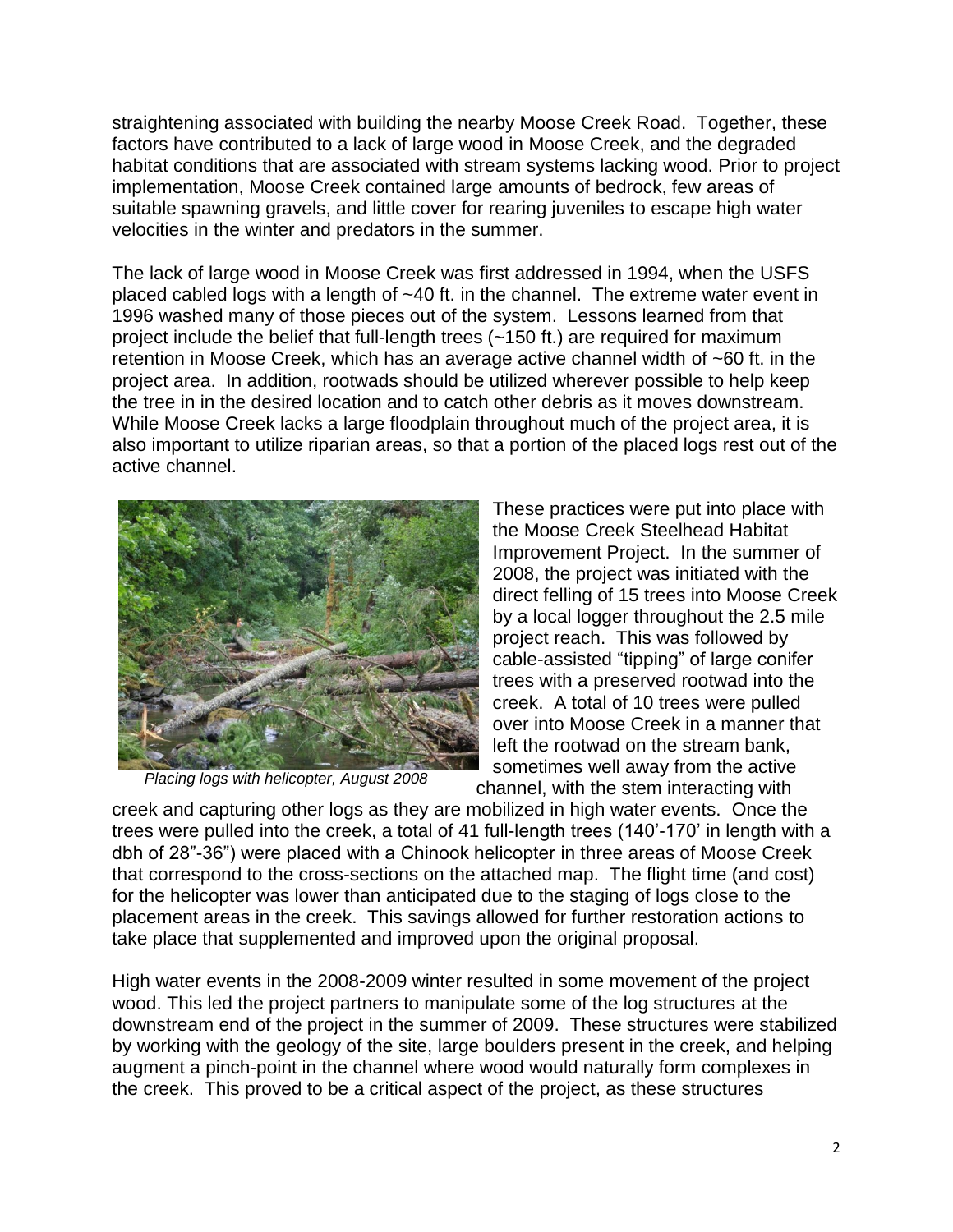performed a valuable role in the high water event of January, 2011 which is discussed in greater detail below.

In 2010, 50 yards of washed, steelhead spawning sized, gravel was placed at a total of two locations on Moose Creek, near the end of the access road, below the highest placed wood and at the mouth of White Rock Creek. The gravel was placed using a pulley system and a container constructed out of half of a propane tank. In order to track the movement of placed gravels, some of the rocks were painted bright colors to help stand out as it was mobilized and distributed downstream.

A storm event on January 16<sup>th</sup>, 2011 impacted sub-basins in the South Santiam watershed in different ways. Generally speaking, in the lower elevation sub-basins, the storm produced water discharge rates similar to a one or two year event. However, in higher elevation sub-basins, the January storm event melted snow on the ground and produced higher discharge rates. While Moose Creek does not have a stream gauge, the USGS graph at right is from the upper South Santiam River, just downstream of the Moose Creek confluence. The graph shows the event in context of other events in the last 45 years. While not on a level on the same level as other notable events



*Measured discharge on S. Santiam River below the Moose Creek confluence*

(e.g. 1996), the discharge on January 16, 2011 appears significant. The last occasion the stream gauge registered a reading that high was in the 1999-2000 winter.

The event had a significant impact on the Moose Creek Project. Many of the placed logs were mobilized in the high water and were deposited at bends in the stream, trapped by boulders, and at natural pinch points. By far the largest log jam is at the downstream end of the project area where log manipulation was conducted in 2009 to help trap mobilized pieces. A total of 24 project logs have accumulated at this logiam, along with many more pieces that are not associated with the project. Other significant logjams were created upstream, and are highlighted on the attached project map. A preliminary analysis of 2011 pebble counts at the nine cross-section locations is showing promising accumulations of steelhead spawning sized gravels throughout the project area when compared to pebble counts conducted before the project was implemented in 2008. Further analysis will be included in an upcoming monitoring report, and will include cross-section and longitudinal profiles. It should be noted that none of the painted rocks placed in 2010 has been visible to the survey team in 2011.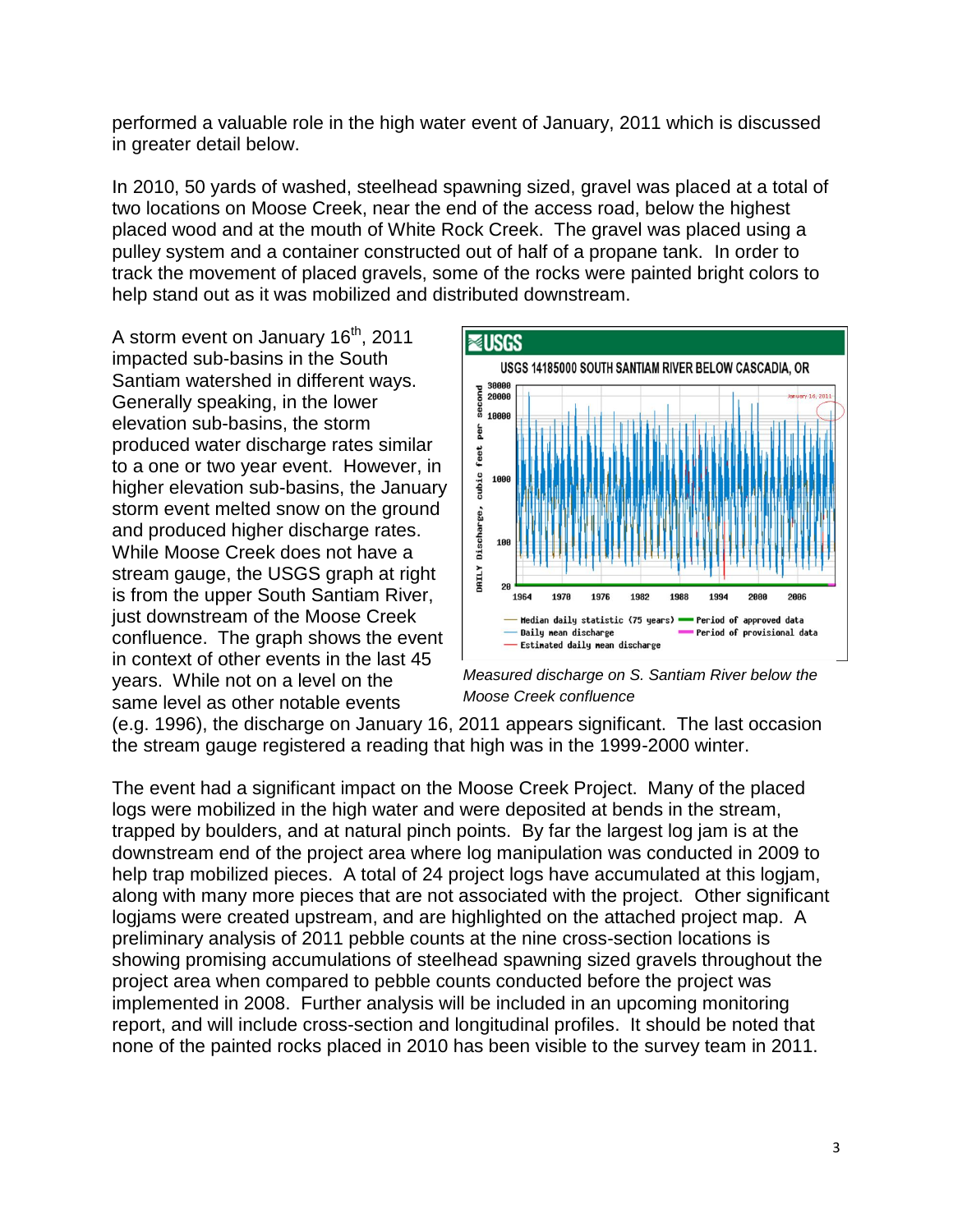

*Self-loader placing logs, August 2011*

In August, 2011 the project partners were able to secure ~40 logs from the U.S. Army Corps of Engineers which had stockpiled logs near Green Peter and Foster Reservoirs. The logs were of varying length and diameter, with an estimated average of 30' x 28". 14 of the logs included rootwads. The logs were moved and placed with a selfloader at two locations near the upper end of the project area. It is expected that these logs will mobilize in high water and float into downstream channel spanning log jams. With these additions, the total number of project logs is over 100.

Since 2008, the Moose Creek project has been the site of numerous public awareness and educational activities. Both the SSWC and the Sweet Home Ranger District have included Moose Creek as a tour stop for both the general public and visiting USFS officials from the state and regional offices. The project has also been utilized as an outdoor learning laboratory for students from the Sweet Home Youth Watershed Council and a local alternative high school. Activities conducted at Moose Creek by the students include aquatic macro-invertebrate collection, riparian planting, and constructing exclusionary fencing to protect sensitive areas from heavy recreation use.

The Moose Creek Steelhead Habitat Improvement Project was a unique opportunity for the SSWC and the Sweet Home Ranger District to partner on implementing a large scale stream restoration project. As such, the project offered many lessons learned and recommendations for future projects of a similar scale.

- 1. The partnership between the SSWC and the Sweet Home Ranger District offered many benefits for both parties. The Sweet Home Ranger District brought to the project extensive design and technical expertise. Sweet Home Ranger District staff was mentored by regional personnel within the U.S. Forest Service to develop a plan for log placement on Moose Creek that was designed for maximum wood retention. This level of expertise guided the work and showed a level of commitment to truly own the project, would have been difficult to obtain with a private consultant. In addition, wage rates for USFS staff are generally lower than what is found in the private sector for similar positions. When the value of the donated logs are added, this project was implemented for far less money than it would have been had we relied on consultants for design and purchased the logs at market prices.
- 2. For the Sweet Home Ranger District, the partnership with the SSWC allowed for community engagement in planning and implementing the project. In addition, the SSWC was responsible for contracting, a task that is onerous for a federal agency,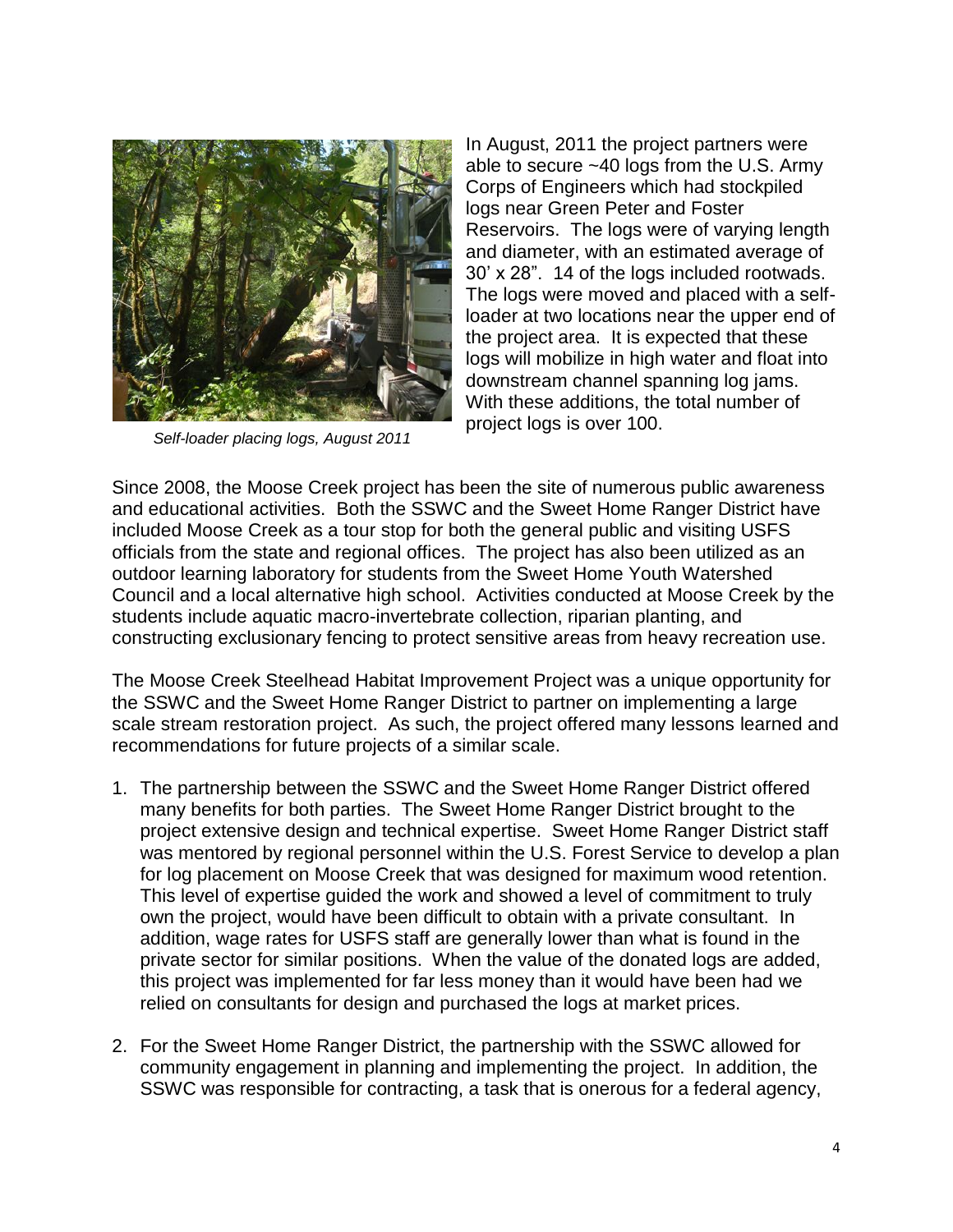and much more flexible through the Council. This approach towards the project, focusing on each partner's strengths, allowed for work to be implemented on a relatively quick timeframe that was responsive to events on the ground. For example, after witnessing the impact of high water in the winter of 2009 on the project, the partners were able to design and implement a manipulation of the lowest log jam during the summer of 2009. This may not have been able to occur had the Sweet Home Ranger District relied on conventional contracting requirements or if the SSWC was working with a private consultant. As we learned, this lower log jam has played an extremely critical role in determining the success of the project.

- 3. The lower log jam serves as a reminder that logs, even quite large pieces, can be mobilized in high water. It is important to keep this in mind when thinking about large wood placement projects in western Oregon streams that are prone to flashiness and flooding. The important questions to ask include: where will mobilized logs eventually end up? Are there areas where logs can be placed that are typical of where wood is generally deposited? What is the risk to infrastructure if wood is mobilized and moves downstream? In the case of Moose Creek, project wood was mobilized throughout the creek in 2011, and deposited at bends and other locations that typically accumulate large wood.
- 4. The costs associated with the use of a helicopter for log placement were steep. However, it is difficult to envision any other way for logs well over 100 ft. to be transported to the site, let alone placed in a manner that does not greatly impact the existing riparian vegetation. Moreover, the placement of logs with a helicopter caused very little disturbance within Moose Creek itself. Large wood placement projects of a similar scale raise difficult questions when attempting to incorporate local contractors:
	- 4.1.Is it possible to use local contractors to implement the project? In this case, we utilized local contractors to the greatest extent possible, as it simply is not feasible to move the size of logs utilized for this project with anything other than a helicopter.
	- 4.2.Are there time constraints that make it difficult to use local contractors? With an in-water work period for Moose Creek of two months (July and August), and being sensitive to the presence of Harlequin ducks (in early July), the effective timeframe for implementing the project is six weeks. A helicopter placed over 40 logs in one morning, while it is likely that using terrestrial-based machinery exclusively would have taken several weeks.
	- 4.3.Is there a way to incorporate both local contractor and a helicopter? Yes, with the Moose Creek project, the project proponents were able to use local contractors for important aspects of the project while utilizing the helicopter to place the majority of the large pieces of wood. Future projects of a similar scale will likely employ the same strategy, particularly since it has become clear that Chinook helicopters will likely not be deployed for fish habitat restoration projects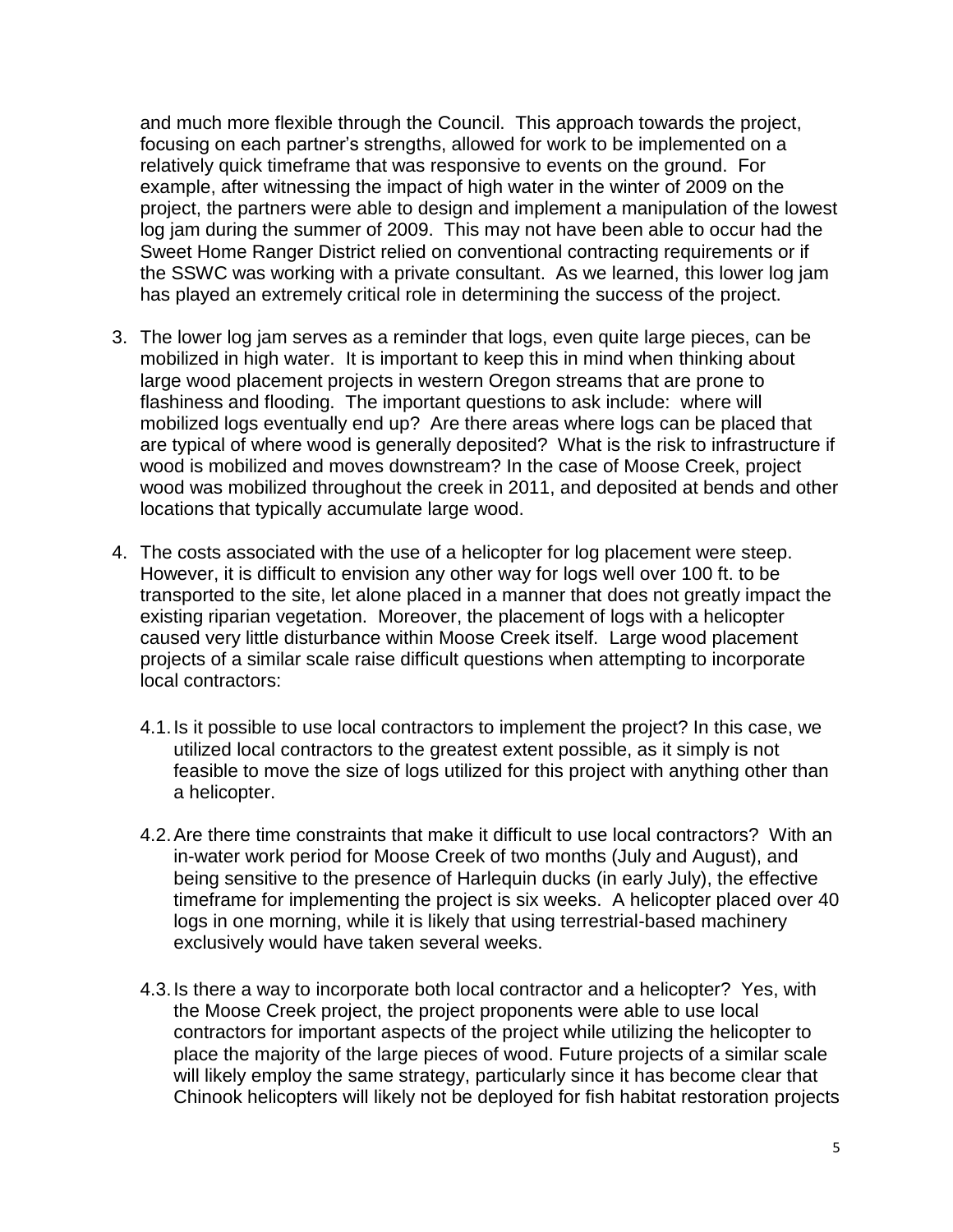for the foreseeable future. The SSWC and its partners will have to utilize smaller helicopters that place lighter (and smaller) pieces of wood. These smaller pieces are more likely to mobilize in high water, and thus it will become important to augment smaller pieces placed with a helicopter with tipped trees with root wads attached and constructed log jams utilizing terrestrial equipment.

2. Documentation that the project complies with the Oregon Aquatic Habitat Restoration and Enhancement Guide.

The Moose Creek Steelhead Habitat Enhancement Project complied with the Large Wood Placement guidance/considerations outlined in the guide. Moose Creek in the project reach has a relatively low gradient (1-2%) and is found in the conifer-dominated upper section of the South Santiam watershed. If not for the series of natural and anthropogenic causes described above, it is likely that Moose Creek would have had significantly more large wood prior to project implementation in 2008.

While winter steelhead utilized Moose Creek for spawning and rearing prior to 2008, habitat conditions were undesirable with low habitat complexity in the stream channel as well as a greater percentage of bedrock that would have occurred if there were large wood in the channel.

The USFS is the primary manager of the upslope and riparian lands on Moose Creek. The USFS is managing land in this watershed under the Northwest Forest Plan and an ecosystem approach to resource management that utilizes riparian and latesuccessional reserves. As over 60% of the Moose Creek watershed is described as either understory reinitiation (age range of 50-200 years) or late-successional (age range over 150 years), it appears likely that in the coming decades, the natural delivery of large wood into Moose Creek will resume.

USFS surveys prior to project implementation showed very few pieces of large wood within the Moose Creek project area and designs accounted for the active channel width and slope of the project area. Full-length trees with an average dbh of 32" were used (with the exception of cut logs placed in 2011 that will fill into existing downstream log jams) that are over two times the active channel width and complemented by the pulling over of 10 trees with root-wad attached. These specifications meet and exceed those specified in the ODFW/ODF guide to placing large wood.

The riparian area throughout the project reach is healthy and includes a native conifer overstory. The trees utilized for tipping/cutting in the riparian area of Moose Creek were carefully selected by an interdisciplinary USFS team that included silviculture, botany, and wildlife. The trees selected for utilization in the project accounted for the presence of Northern spotted owls, red tree voles, and Dolichousnea longissima (sensitive lichen found in the Moose Creek watershed). Trees selected were from the north side of the creek to reduce the impact to stream temperature.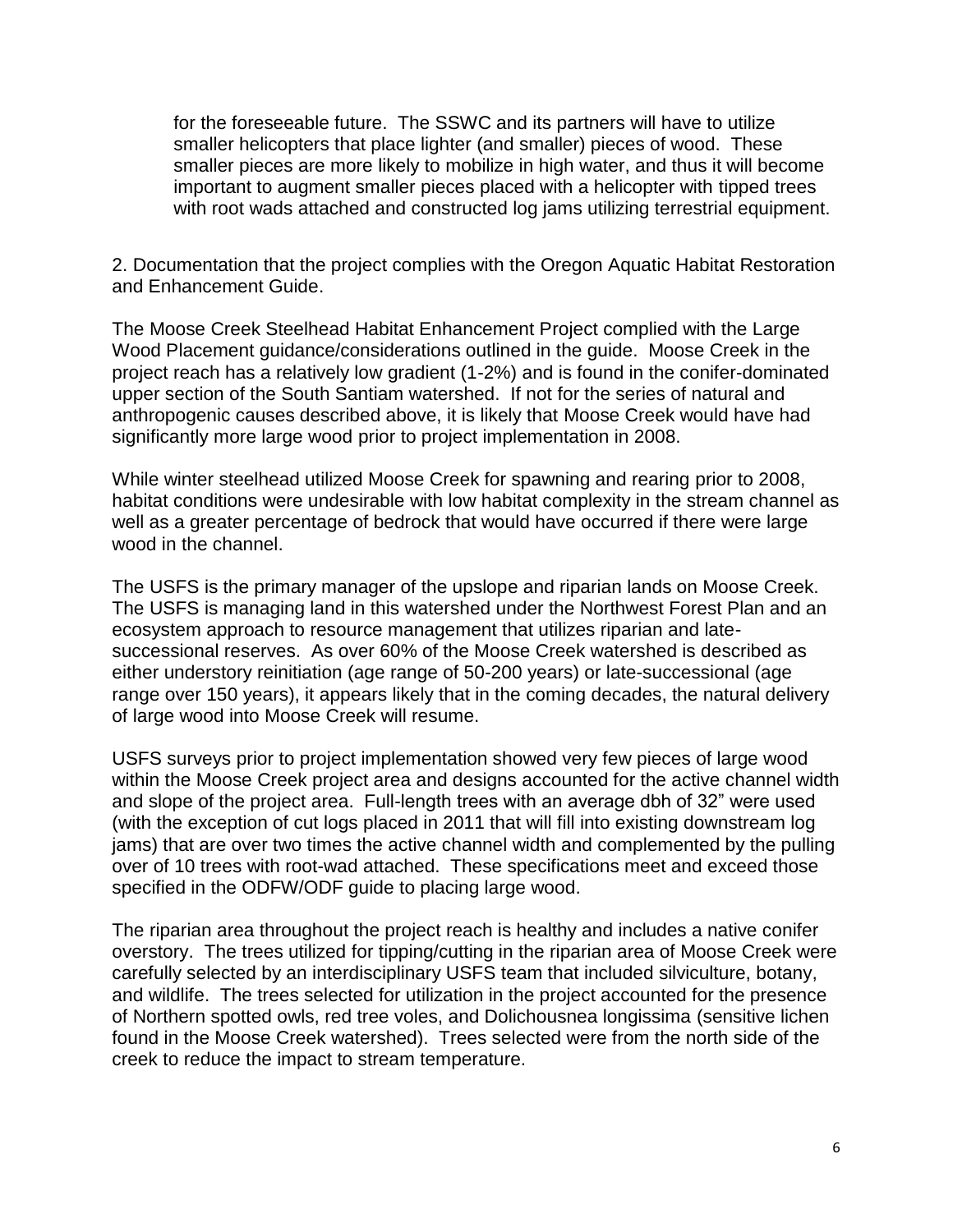3. Color photographs of the project area before and after the project completion taken at pre-set photo points. *See attached.*

4. A completed OWRI form (#14165) was submitted on-line and approved by OWRI staff.

5. An accounting of the expenditures of Board moneys and all other funding in the project, including a final accounting of all in-kind contributions, donations, and the required non-Board match funds. *See attached.*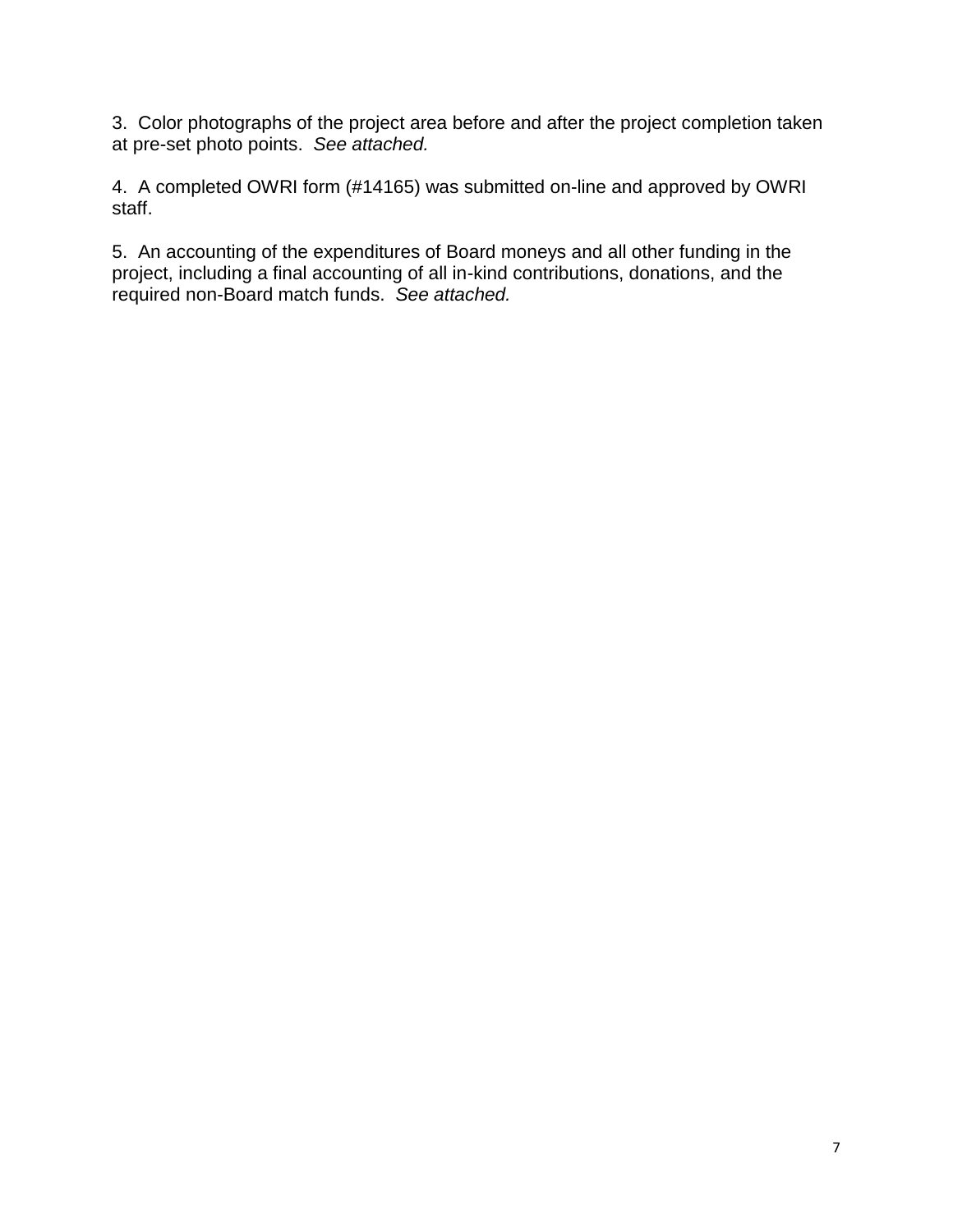## **Moose Creek Project Maps**